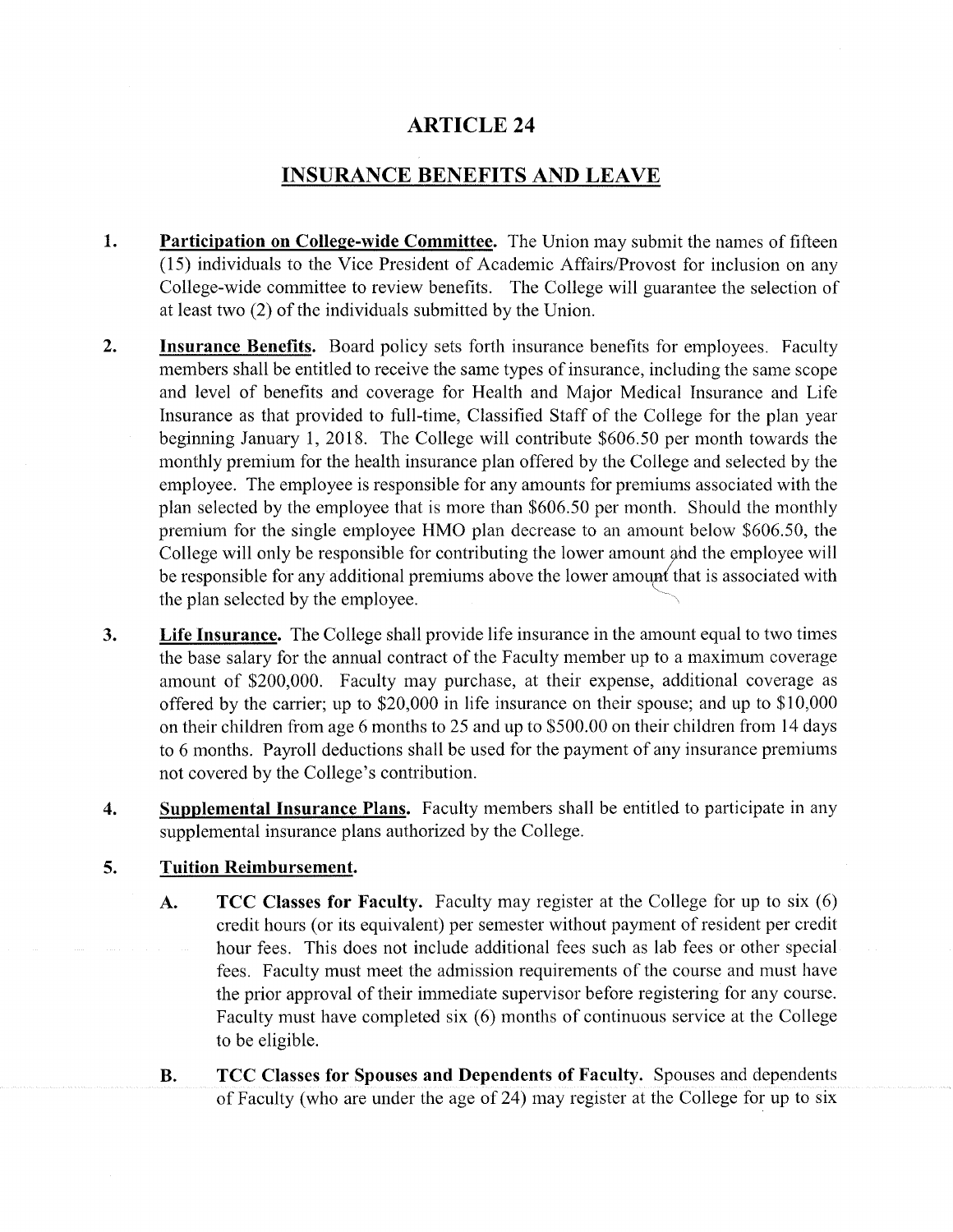(6) credit hours (or its equivalent) per semester without payment of resident per credit hour fees. This does not include additional fees such as lab fees or other special fees. Spouses and dependents must meet the admission requirements of the course. Faculty must have completed six (6) months of continuous service at the College for their Spouses or dependents to be eligible.

- **Employee Assistance Program.** The College shall provide an Employee Assistance Program in which one or more consultations for a medical, mental, family, financial, or substance abuse problem shall be provided. Notice of availability of the program, including an explanation of services offered, will be provided by the Human Resources Department to all Faculty no less than once annually. **6.**
- **Retirement Plans and Tax Sheltered Annuities.** Retirement plans include the Florida Retirement System ("FRS") Pension Plan and the FRS Investment Plan. The College also offers the Community College Optional Retirement Plan. Faculty also have the option to contribute on a voluntary basis to a 457b and/or a ROTH 403b deferred compensation options. **7.**
- **Faculty use of Facilities.** Faculty are eligible to use athletic facilities, the Library, Learning Resource Centers, and wellness programs. Faculty may rent certain facilities at a reduced rate. 8.
- **Parking.** Faculty are provided with parking at no cost. 9.
- **Annual Leave.** Pursuant to Board Policy 04-28, teaching Faculty do not receive annual leave; Librarians do receive annual leave. 10.
- **Sick Leave.** Faculty are provided with sick leave, as set forth in Board Policy 04-29. Payment for unused sick leave upon separation from employment is set forth in section C. ofBoard Policy 04-29. A sick leave pool is also available, as set forth in Board Policy 04- 11. **30.**
- **Personal Leave.** Personal leave for Faculty is set forth in Board Policy 04-31. 12.
- **Leave of Absence without Pay.** Leave of Absence without Pay for Faculty is set forth in Board Policy 04-32. This policy also covers the continuance of benefits while on leave without pay. 13.
- **Administrative Leave.** Administrative leave for Faculty is set forth in Board Policy 04- 14. **33.**
- **Military Leave.** Military leave for Faculty is set forth in Board Policy 04-36. The College will comply with all state and federal laws regarding military leave. **15.**
- **Family Medical Leave.** Family Medical Leave for Faculty is set forth in Board Policy 04- **16. 40.**
- **Domestic Violence Leave.** Domestic Violence Leave for Faculty is set forth in Section 741.313, Florida Statutes. 17.